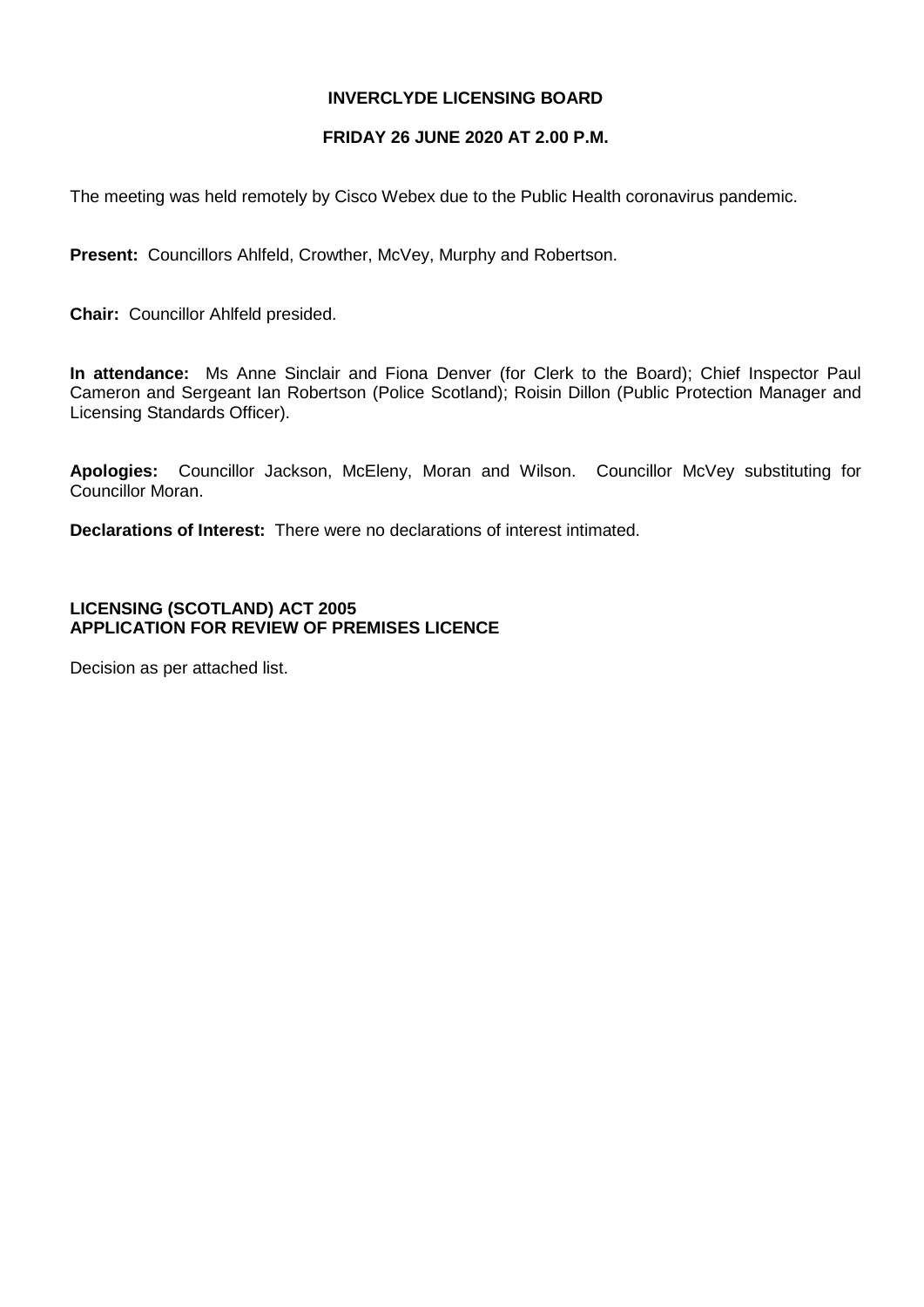### INVERCLYDE LICENSING BOARD – 26 JUNE 2020

#### LICENSING (SCOTLAND) ACT 2005

### (1) REVIEW OF PREMISES LICENCE

#### No Licence Holder **Premises** Premises **Premises** 2008 **Decision**

**REVOKED**

1. I Ellis Enterprises Ltd **Cheers**

12/14 West Stewart Street Greenock

The licence holder was not present or represented, the date and time of the hearing having been intimated in advance with an offer that the Licence Holder and any representative could participate in the review hearing and if they did not have facilities to engage remotely an offer was made to attend the Municipal Buildings in order to use a secure room with video equipment for the purposes of participation.

Ms Sinclair confirmed with Members that they had received all the paper documentation to be considered which had been hand delivered to them that morning.

Ms Sinclair advised that Police Scotland, by letter dated 25 March 2020, requested a review hearing on the grounds of section 36(3)(ZA) and 36(3)(b) of the Licensing (Scotland) Act 2005 in respect of the above Premises Licence. Ms Sinclair read the contents of the Chief Superintendent's letter which included a copy of the Emergency Closure Order in terms of Section 97 of the Act. The Closure Order commenced on 22 March 2020 at 12:40hrs until 23 March 2020 at 12:40hrs.

Chief Inspector Cameron addressed the Board explaining the premises remained open on Friday 20 March and Saturday 21 March despite Police Officers requesting the premises to close as per the Scottish Government Statement in order to prevent the spread of the coronavirus. Chief Inspector Cameron intimated that the premises were still open on Sunday 22 March and Officers, as a last resort, served the Emergency Closure Order.

Ms Sinclair read the contents of a report dated 15 June 2020 by the Service Manager, Environmental and Public Protection. Ms Dillon advised that she had video footage of the disturbance and disorder outside the premises on Saturday 21 March 2020. Members agreed to view the footage, which Ms Dillon shared on webex.

There followed questions from Members and a full discussion with Ms Dillon and Chief Inspector Cameron.